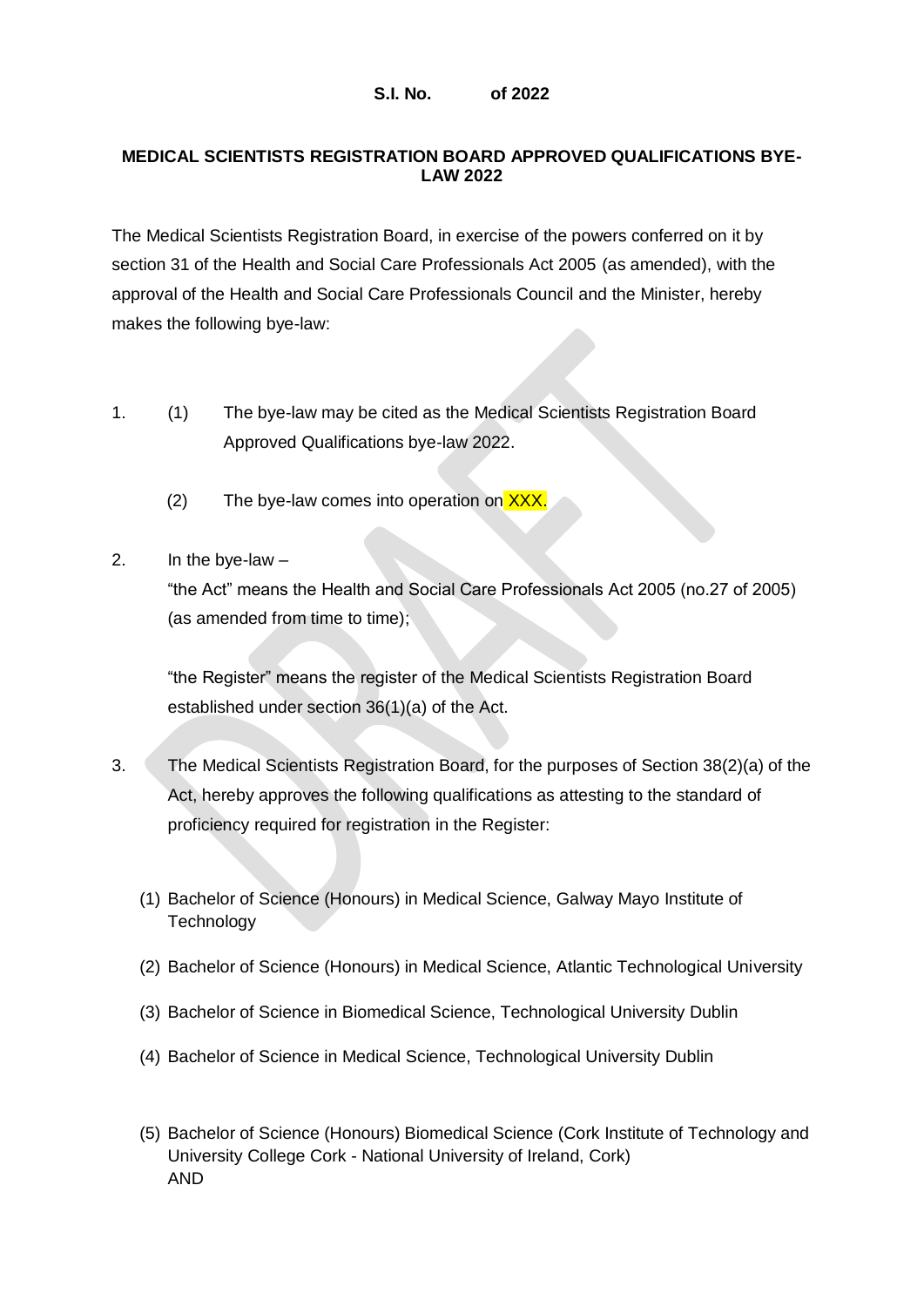Diploma in Clinical Laboratory Practice (Cork Institute of Technology)

- (6) Bachelor of Science (Honours) Biomedical Science (Cork Institute of Technology and University College Cork - National University of Ireland, Cork) AND Diploma in Clinical Laboratory Practice (Munster Technological University)
- (7) Bachelor of Science (Honours) Biomedical Science (Munster Technological University and University College Cork - National University of Ireland, Cork) AND Diploma in Clinical Laboratory Practice (Munster Technological University)

The Minister for Health approves the making of this bye-law.

GIVEN under the Official Seal of the Minister for Health,

STEPHEN DONNELLY

Minister for Health.

GIVEN under the seal of the Medical Scientists Registration Board

## XXX

Chairperson, Medical Scientists Registration Board

\_\_\_\_\_\_\_\_\_\_\_\_\_\_\_\_\_\_\_\_\_\_\_\_\_\_\_\_\_\_\_\_\_

\_\_\_\_\_\_\_\_\_\_\_\_\_\_\_\_\_\_\_\_\_\_\_\_\_\_\_\_\_\_\_

and

Member, Medical Scientists Registration Board